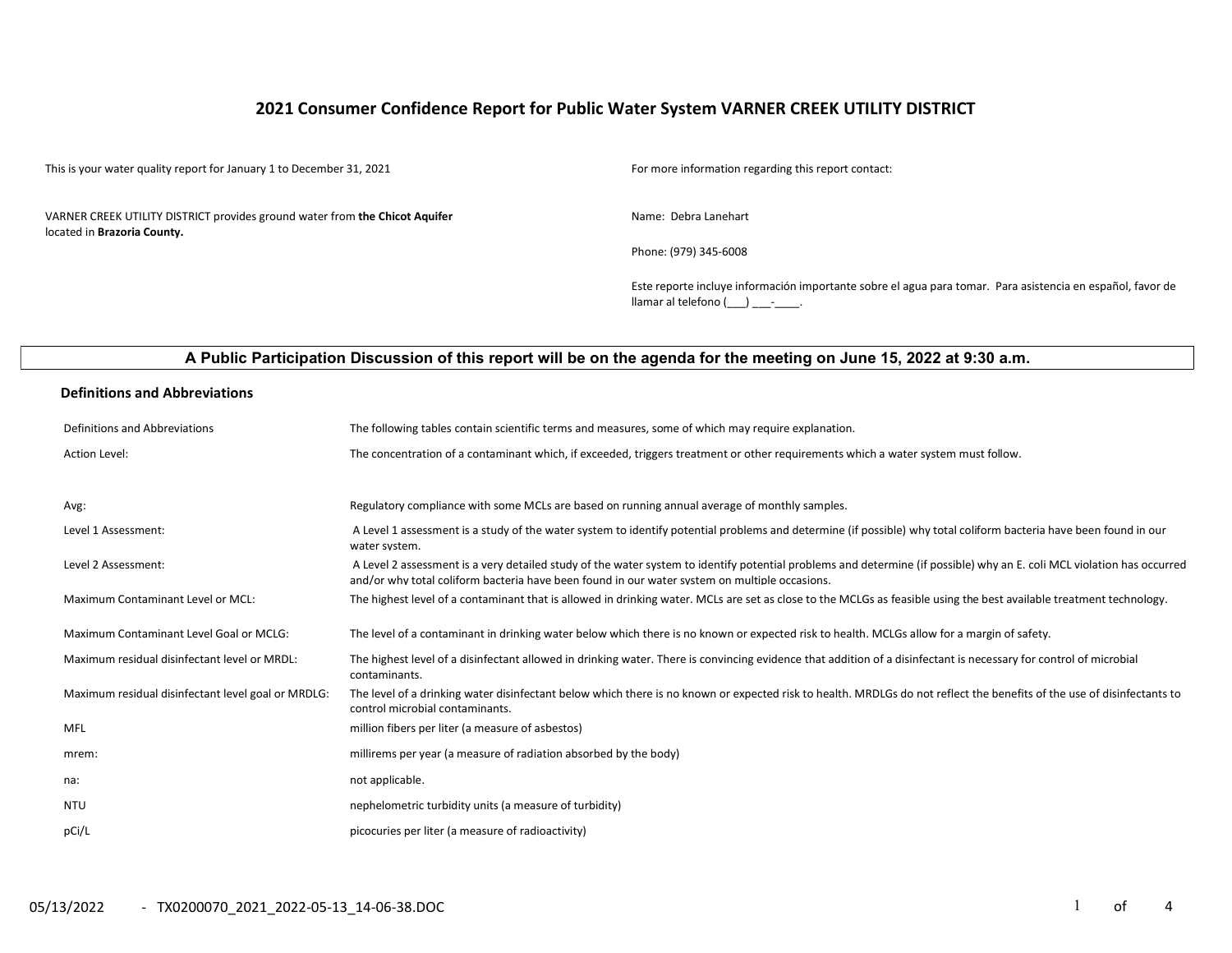### Definitions and Abbreviations

| ppb:                       | micrograms per liter or parts per billion                                           |
|----------------------------|-------------------------------------------------------------------------------------|
| ppm:                       | milligrams per liter or parts per million                                           |
| ppq                        | parts per quadrillion, or picograms per liter (pg/L)                                |
| ppt                        | parts per trillion, or nanograms per liter (ng/L)                                   |
| Treatment Technique or TT: | A required process intended to reduce the level of a contaminant in drinking water. |

## Information about your Drinking Water

The sources of drinking water (both tap water and bottled water) include rivers, lakes, streams, ponds, reservoirs, springs, and wells. As water travels over the surface of the land or through the ground, it dissolves naturally-occurring minerals and, in some cases, radioactive material, and can pick up substances resulting from the presence of animals or from human activity.

Drinking water, including bottled water, may reasonably be expected to contain at least small amounts of some contaminants. The presence of contaminants does not necessarily indicate that water poses a health risk. More information about contaminants and potential health effects can be obtained by calling the EPAs Safe Drinking Water Hotline at (800) 426-4791.

Contaminants that may be present in source water include:

- Microbial contaminants, such as viruses and bacteria, which may come from sewage treatment plants, septic systems, agricultural livestock operations, and wildlife.

- Inorganic contaminants, such as salts and metals, which can be naturally-occurring or result from urban storm water runoff, industrial or domestic wastewater discharges, oil and gas production, mining, or farming.

- Pesticides and herbicides, which may come from a variety of sources such as agriculture, urban storm water runoff, and residential uses.

- Organic chemical contaminants, including synthetic and volatile organic chemicals, which are by-products of industrial processes and petroleum production, and can also come from gas stations, urban storm water runoff, and septic systems.

- Radioactive contaminants, which can be naturally-occurring or be the result of oil and gas production and mining activities.

In order to ensure that tap water is safe to drink, EPA prescribes regulations which limit the amount of certain contaminants in water provided by public water systems. FDA regulations establish limits for contaminants in bottled water which must provide the same protection for public health.

Contaminants may be found in drinking water that may cause taste, color, or odor problems. These types of problems are not necessarily causes for health concerns. For more information on taste, odor, or color of drinking water, please contact the system's business office.

You may be more vulnerable than the general population to certain microbial contaminants, such as Cryptosporidium, in drinking water. Infants, some elderly, or immunocompromised persons such as those undergoing chemotherapy for cancer; persons who have undergone organ transplants; those who are undergoing treatment with steroids; and people with HIV/AIDS or other immune system disorders, can be particularly at risk from infections. You should seek advice about drinking water from your physician or health care providers. Additional guidelines on appropriate means to lessen the risk of infection by Cryptosporidium are available from the Safe Drinking Water Hotline (800-426-4791).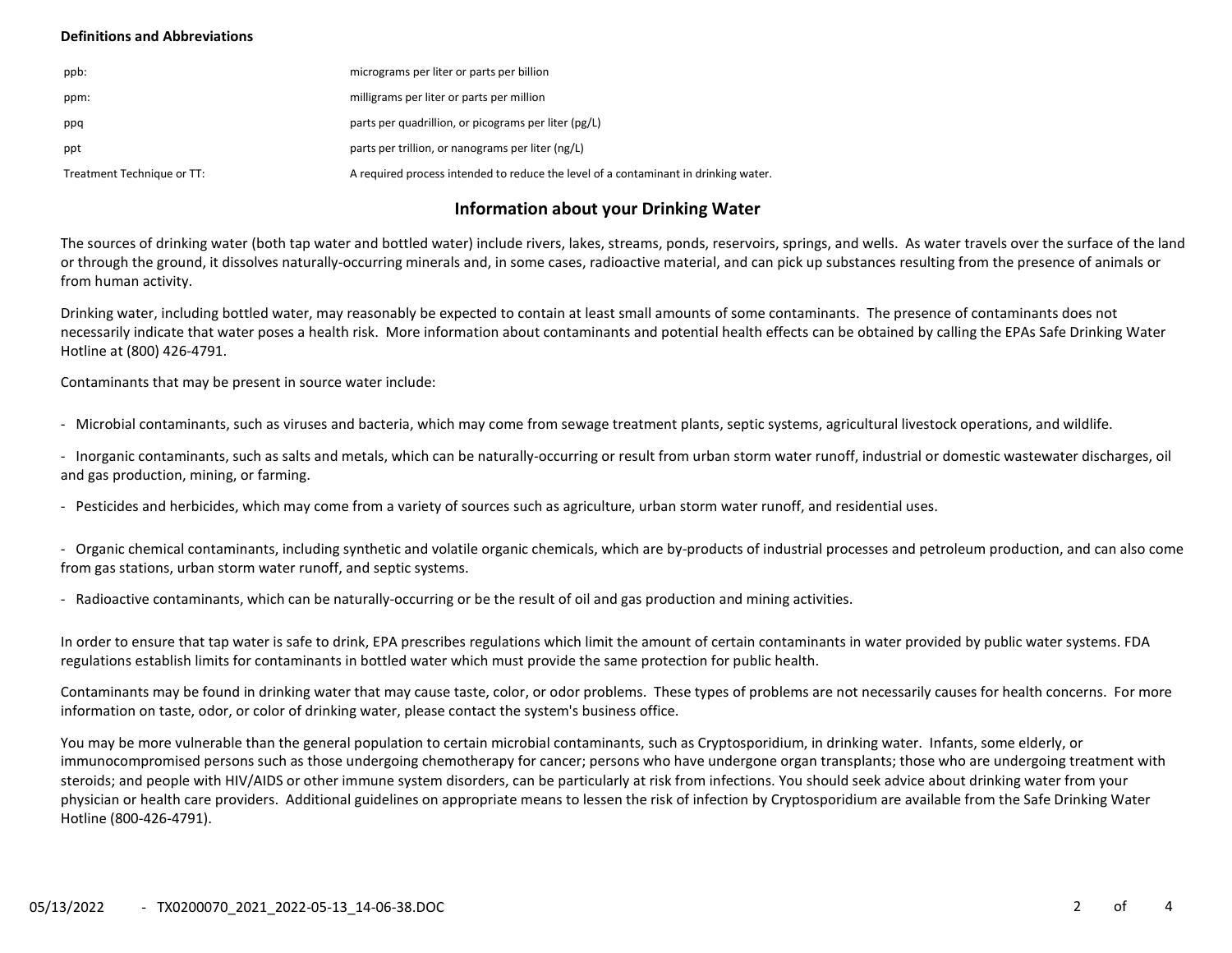If present, elevated levels of lead can cause serious health problems, especially for pregnant women and young children. Lead in drinking water is primarily from materials and components associated with service lines and home plumbing. We are responsible for providing high quality drinking water, but we cannot control the variety of materials used in plumbing components. When your water has been sitting for several hours, you can minimize the potential for lead exposure by flushing your tap for 30 seconds to 2 minutes before using water for drinking or cooking. If you are concerned about lead in your water, you may wish to have your water tested. Information on lead in drinking water, testing methods, and steps you can take to minimize exposure is available from the Safe Drinking Water Hotline or at http://www.epa.gov/safewater/lead.

#### Information about Source Water

TCEQ completed an assessment of your source water, and results indicate that some of our sources are susceptible to certain contaminants. The sampling requirements for your water system is based on this susceptibility and previous sample data. Any detections of these contaminants will be found in this Consumer Confidence Report. For more information on source water assessments and protection efforts at our system contact [insert water system contact][insert phone number]

| Lead and Copper | <b>Date Sampled</b> | <b>MCLG</b> | <b>Action Level (AL)</b> | 90th Percentile | # Sites Over AL | <b>Units</b> | <b>Violation</b> | Likely Source of Contamination                                                                                      |
|-----------------|---------------------|-------------|--------------------------|-----------------|-----------------|--------------|------------------|---------------------------------------------------------------------------------------------------------------------|
| <b>Copper</b>   | 2021                | ⊥.J         | 1.3                      | 0.476           |                 | ppm          |                  | Erosion of natural deposits; Leaching from wood<br>preservatives; Corrosion of household plumbing<br><b>Cyctoms</b> |

# 2021 Water Quality Test Results

| Disinfection By-Products | <b>Collection Date</b> | <b>Highest Level</b><br><b>Detected</b> | Range of Individual<br><b>Samples</b> | <b>MCLG</b>              | <b>MCL</b> | Units | Violation | <b>Likely Source of Contamination</b>      |
|--------------------------|------------------------|-----------------------------------------|---------------------------------------|--------------------------|------------|-------|-----------|--------------------------------------------|
| Haloacetic Acids (HAA5)  | 2021                   |                                         | $2.9 - 2.9$                           | No goal for the<br>total | 60         | ppb   |           | By-product of drinking water disinfection. |

\*The value in the Highest Level or Average Detected column is the highest average of all HAA5 sample results collected at a location over a year